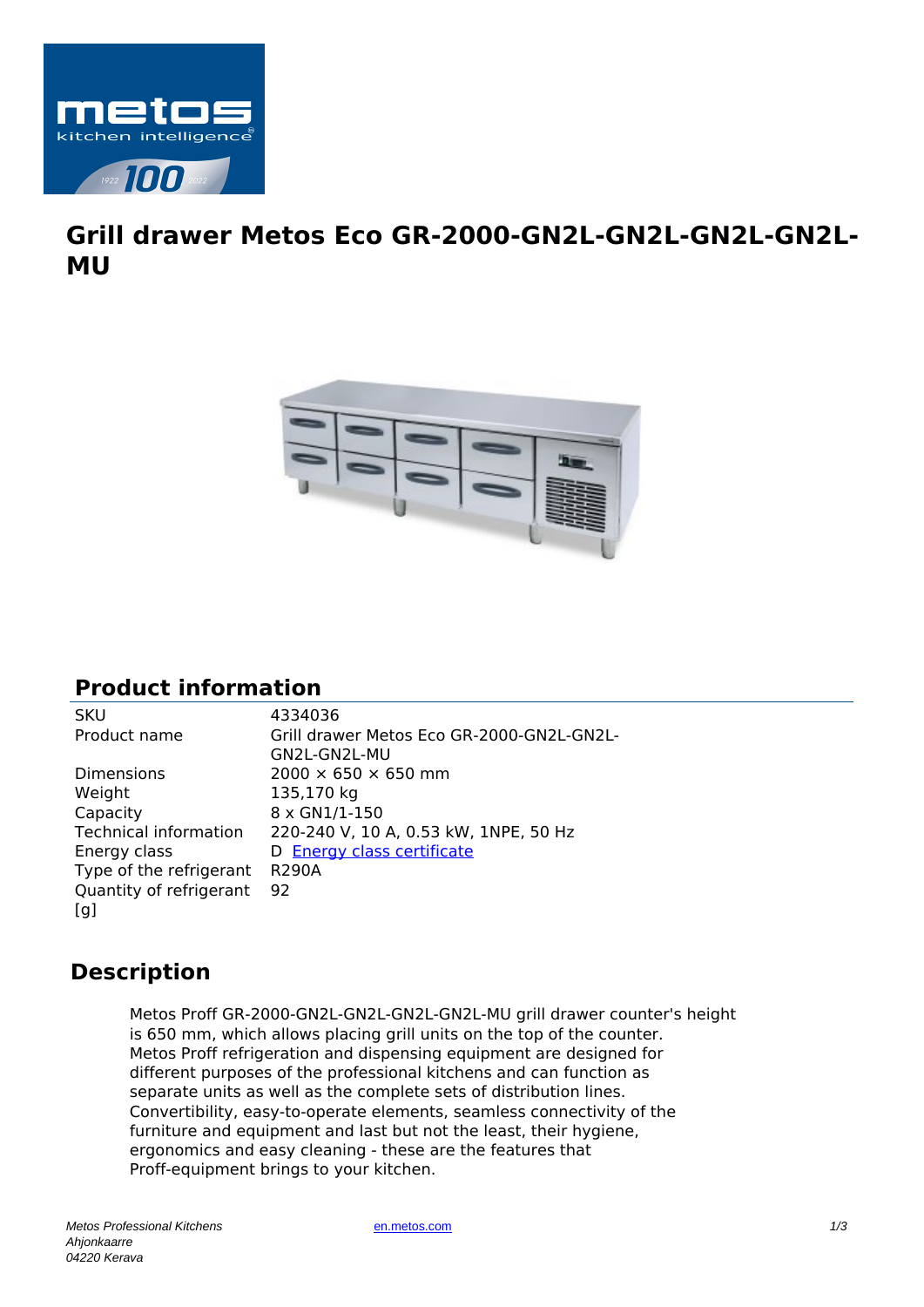

Lowered Metos Proff GR-2000-GN2L-GN2L-GN2L-GN2L-MU grill drawer counter has drawers eight GN1/1-150 containers. Over extension telescopic slides enable the easy replacement of the GN-containers as well as the flawless and quick opening and closing of the drawers.

The top surface of the grill drawer counter is well insulated, which prevents the heat from the grilling devices from reaching the cold spaces. The temperature adjustment range of the refrigerator is from +3°C to +10°C. The cast urethane insulation keeps the cool air inside the device and the efficient cooling fan distributes the air evenly allover the drawer. This cold drawer counter has an electronic control with a digital temperature display. The control panel is retracted and thus protected from any collisions.

Hygienic stainless steel countertop's rounded corners and tool-free removable drawer slides make it easy to clean the grill drawer counter. Ergonomic and smooth surface with plastic handles can be easily kept clean. Removable and washable filter at the front part of the condenser keeps the cool air inside the device clean and at the same time prevents the device from getting dirty. The device has an automatic defrosting and evaporation of the meltwater, as well as a standard drainage possibility. The sealing gaskets of the drawers can be replaced without any tools. Grill drawer counter is supplied with connectors for power cables at the bottom of the device, making it easier to keep the floor under the device clean.

- the height of the device is 650 mm
- capacity 8xGN1/1-150 drawers (GN-containers are not included in the delivery)
- over extension telescopic slides
- temperature adjustment range is  $+3^{\circ}$ ...  $+10^{\circ}$ C
- digital temperature screen
- electronic control
- stainless steel structure
- cast urethane gasket
- removable and washable condenser filter
- automatic defrosting and evaporation of meltwater
- easy-to-change gaskets
- nondetachable refrigerator at the right side of the device
- adjustable feet +20...-45 mm
- refrigerant R290

THE DELIVERY INCLUDES:

connectors for power cables

ACCESSORIES (to be ordered separately):

- GN containers
- bottom panel for the drawer
- drawer's internal frame for GN-containers of different sizes
- connectable device for the central hook piece